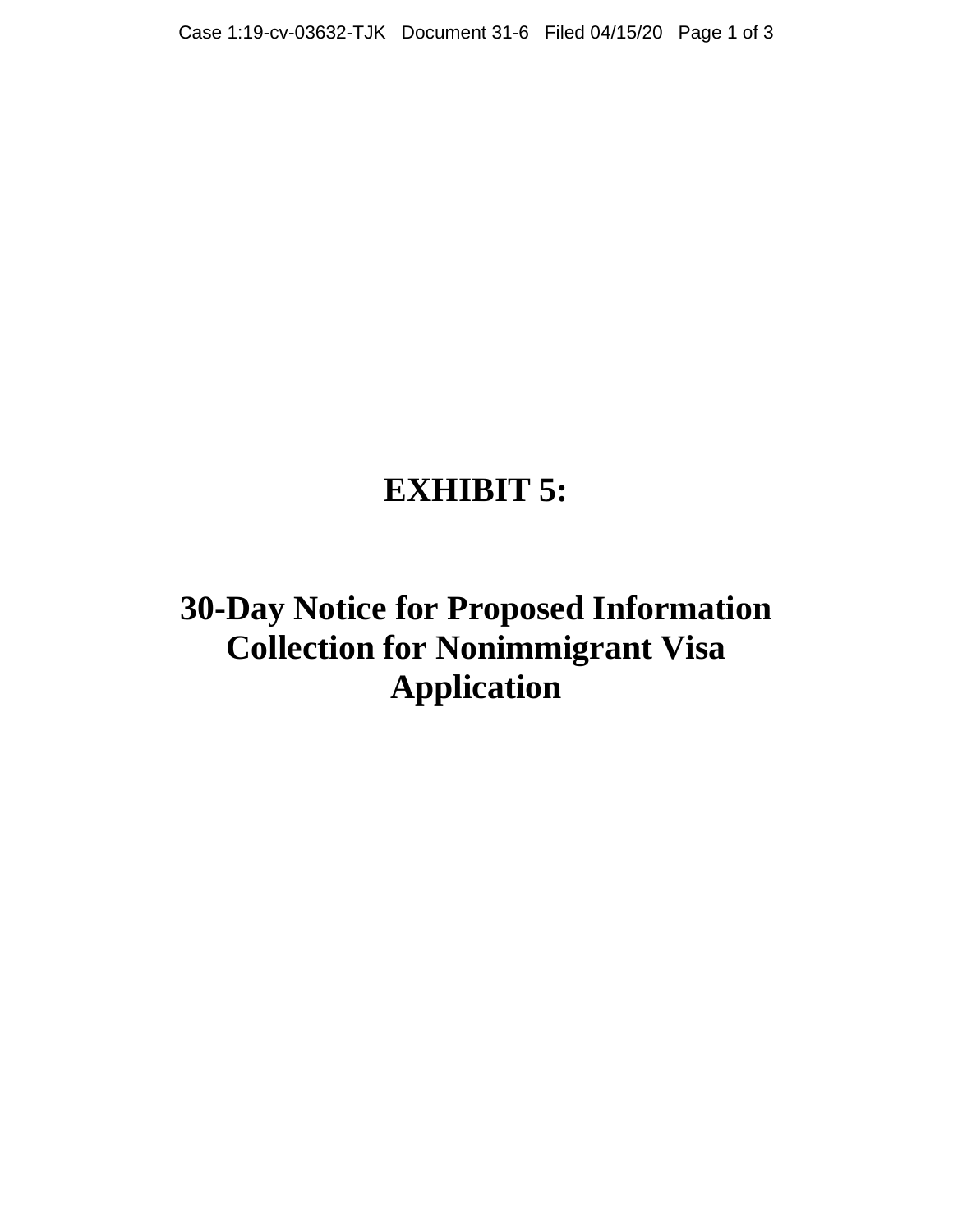

**Federal Register** / Vol. 83, No. 167 / Tuesday, August 28, 2018 / Notices **43951** 

|                                                                                               | Percent |
|-----------------------------------------------------------------------------------------------|---------|
| For Physical Damage:                                                                          |         |
| Non-Profit Organizations with<br>Credit Available Elsewhere<br>Non-Profit Organizations with- | 2.500   |
| out Credit Available Else-                                                                    | 2.500   |
| For Economic Injury:<br>Non-Profit Organizations with-<br>out Credit Available Flse-          |         |
| where<br>.                                                                                    | 25      |

The number assigned to this disaster for physical damage is 156576 and for economic injury is 156580.

(Catalog of Federal Domestic Assistance Number 59008)

**James Rivera,** 

*Associate Administrator for Disaster Assistance.*  [FR Doc. 2018–18536 Filed 8–27–18; 8:45 am]

**BILLING CODE 8025–01–P** 

## **DEPARTMENT OF STATE**

**[Public Notice: 10503]** 

## **30-Day Notice of Proposed Information Collection: Application for Nonimmigrant Visa**

**ACTION:** Notice of request for public comment and submission to OMB of proposed collection of information.

**SUMMARY:** The Department of State has submitted the information collection described below to the Office of Management and Budget (OMB) for approval. In accordance with the Paperwork Reduction Act of 1995 we are requesting comments on this collection from all interested individuals and organizations. The purpose of this Notice is to allow 30 days for public comment.

**DATES:** Submit comments directly to the Office of Management and Budget (OMB) up to September 27, 2018. **ADDRESSES:** Direct comments to the Department of State Desk Officer in the Office of Information and Regulatory Affairs at the Office of Management and Budget (OMB). You may submit comments by the following methods:

• *Email: oira*\_*submission@ omb.eop.gov*. You must include the DS form number, information collection title, and the OMB control number in the subject line of your message.

• *Fax:* 202–395–5806. Attention: Desk Officer for Department of State.

## **SUPPLEMENTARY INFORMATION:**

• *Title of Information Collection:*  Application for Nonimmigrant Visa.

• *OMB Control Number:* 1405–0182.

• *Type of Request:* Revision of a Currently Approved Collection.

• *Originating Office:* Bureau of Consular Affairs, Visa Office (CA/VO).

• *Form Number:* DS–160 and DS–156.

- *Respondents:* All Nonimmigrant Visa Applicants.
- *Estimated Number of Respondents:*  14,000,000.
- *Estimated Number of Responses:*  14,000,000.
- *Average Time per Response:* 90 Minutes.
- *Total Estimated Burden Time:*  21,000,000 Annual Hours.
- *Frequency:* Once per respondent's application.

• *Obligation to Respond:* Required to Obtain or Retain a Benefit.

We are soliciting public comments to permit the Department to:

• Evaluate whether the proposed information collection is necessary for the proper functions of the Department.

• Evaluate the accuracy of our estimate of the time and cost burden for this proposed collection, including the validity of the methodology and assumptions used.

• Enhance the quality, utility, and clarity of the information to be collected.

• Minimize the reporting burden on those who are to respond, including the use of automated collection techniques or other forms of information technology.

Please note that comments submitted in response to this Notice are public record. Before including any detailed personal information, you should be aware that your comments as submitted, including your personal information, will be available for public review.

## **Abstract of Proposed Collection**

The Online Application for Nonimmigrant Visa (DS–160) is used to collect biographical information from individuals seeking a nonimmigrant visa. The consular officer uses the information collected to determine the applicant's eligibility for a visa. Form DS–156 is required by regulation of all nonimmigrant visa applicants who do not use the Online Application for Nonimmigrant Visa (Form DS–160). Posts will use the DS–156 in limited circumstances when the DS–160 is unavailable, as outlined below, to elicit information necessary to determine an applicant's visa eligibility.

#### **Methodology**

The DS–160 will be submitted electronically over industry standard encryption technology to maintain a secure connection to the Department via the internet. The applicant will be instructed to print a confirmation page containing a bar coded record locator,

which will be scanned at the time of processing. The Nonimmigrant Visa Application (DS–156) paper version will be used only in the following limited circumstances when applicants cannot access the DS–160:

• An applicant has an urgent medical or humanitarian travel need and the consular officer has received explicit permission from the Visa Office to accept form DS–156;

• The applicant is a student exchange visitor who must leave immediately in order to arrive on time for his/her course and the consular officer has explicit permission from the Visa Office to accept form DS–156;

• The applicant is a diplomatic or official traveler with urgent government business and form DS–160 has been unavailable for more than four hours; or

• Form DS–160 has been unavailable for more than three days and the officer receives explicit permission from the Visa Office.

In order to obtain a copy of form DS– 156, an applicant must contact the Embassy or consulate at which he or she is applying, and request a copy.

## **Additional Information**

This collection is being revised to include both nonimmigrant visa application methods: The online version (form DS–160) which is used by the vast majority of applications, and the paper version (form DS–156) which is used in limited circumstances. Currently, the online application and paper application are approved under two separate collections. With this renewal, the Department seeks to combine these into a single collection. Upon approval, the Department will seek to discontinue OMB Control Number 1405–0018, the existing collection for form DS–156.

The Department also is revising the collection to add several additional questions for most nonimmigrant visa applicants. One question lists multiple social media platforms and requires the applicant to provide any identifiers used by applicants for those platforms during the five years preceding the date of application. The platforms listed may be updated by the Department by adding or removing platforms. Additional platforms will be added only if collection is consistent with the uses described in the Supporting Statement and after Office of Management and Budget approval. In addition, the applicant will be given the option to provide information about any social media identifiers associated with any platforms other than those that are listed that the applicant has used in the last five years. The Department will collect this information from visa applicants for